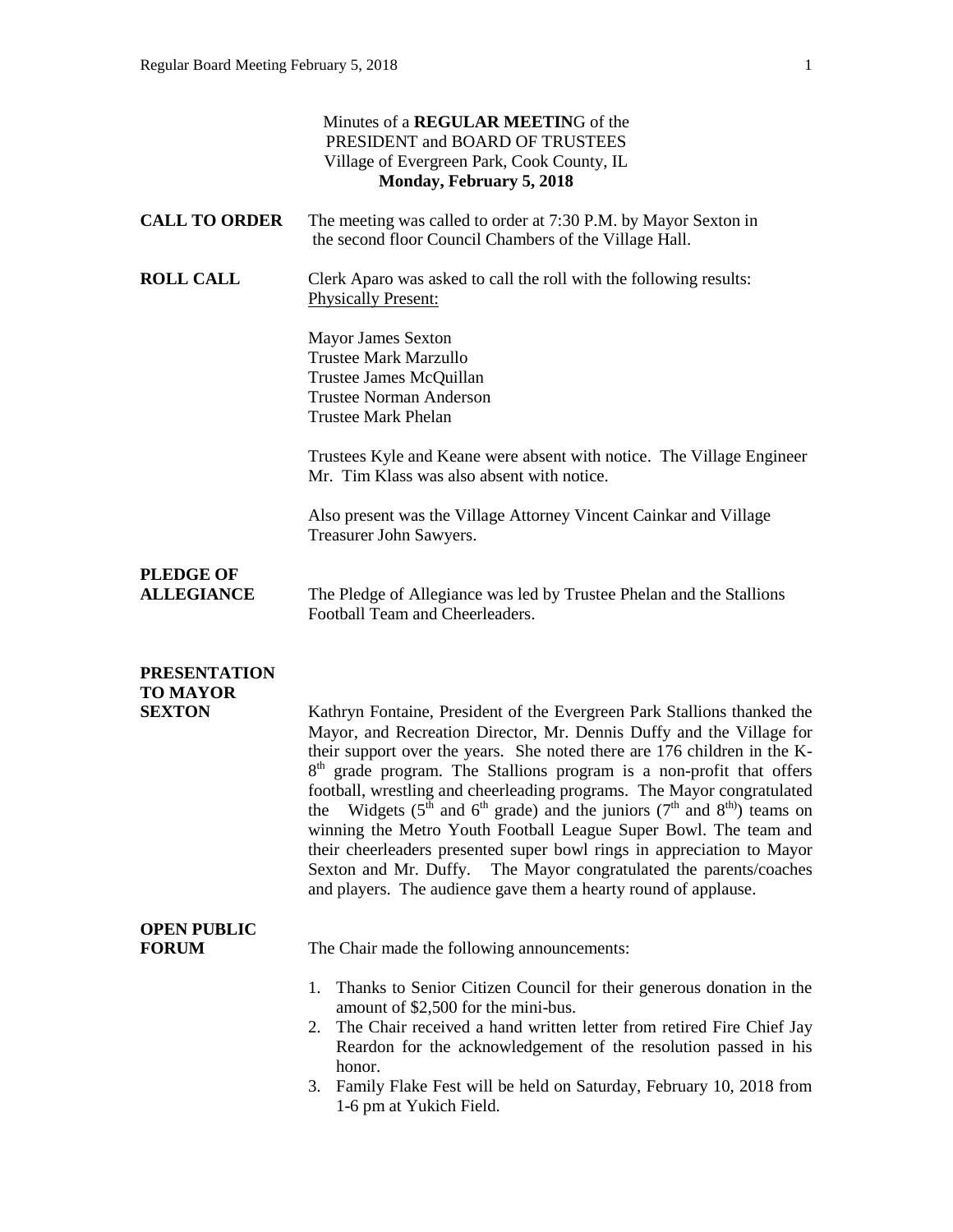4. Free Tax preparation services for seniors and disabled adults are available by appointment at the Office of Citizens Services. Circuit Breaker Program and property tax freeze assistance also available. Call OCS for information on the many programs offered at 708-422- 8776.

#### **OPEN PUBLIC** NONE.

## **REGULAR**

**AGENDA Motion by Trustee Phelan second by Trustee Anderson** to waive the reading of the minutes of the January 16, 2018 Regular Meeting of the President and Board of Trustees and approved as presented was passed by unanimous voice vote and so ordered by the Chair.

### **RESOLUTION**

**NO. 7-2017** Motion by Trustee Marzullo second by Trustee McQuillan to approve **Resolution NO. 7-2018** with expenditures of the General Corporate Fund of \$ 717,407.36 and Water Management Fund in the amount of \$259,850.33 and the  $95<sup>th</sup>$  Street TIF Fund, \$ 26,560.00 and the Capital Improvement Fund, \$ 1,410.00 and the Self Insurance Fund, \$ 9,830.50 and the Street Bond Fund, \$ 16,770.00 for a total of \$ 1,031,828.19. Upon roll call, voting YES: Trustees Marzullo, McQuillan, Anderson and Phelan; voting NO: NONE. The motion was passed and so ordered by the Chair.

#### **WATER COLLECTORS REPORT**

Motion by Trustee McQuillan second by Trustee Phelan to approve the Water Collector's report for January 2018 for information and file in the amount of \$ 868,929.00. The motion was passed by unanimous voice vote and so ordered by the Chair.

#### **VILLAGE COLLECTORS**

**REPORT** Motion by Trustee Phelan second by Trustee Anderson to approve the Village Collector's report for January 2018 for information and file in the amount of \$ 1,622,855.53. The motion was passed by unanimous voice vote and so ordered by the Chair.

### **BUSINESS**

**CERTIFICATES** Motion by Trustee Phelan second by Trustee McQuillan to approve the business license application for a new owner and name change **CIGARS AND VAPE'S (formerly Starbucks) to** conduct a retail tobacco and vape shop located at 8740 S. Kedzie Avenue. Upon roll call, voting YES: Trustees McQuillan, Anderson, Phelan and Mayor Sexton; voting NO: Trustee Marzullo. The motion was passed and so ordered by the Chair.

> Motion by Trustee Phelan second by Trustee Marzullo to approve the business license application for **FUJI SAM** to operate a sushi operation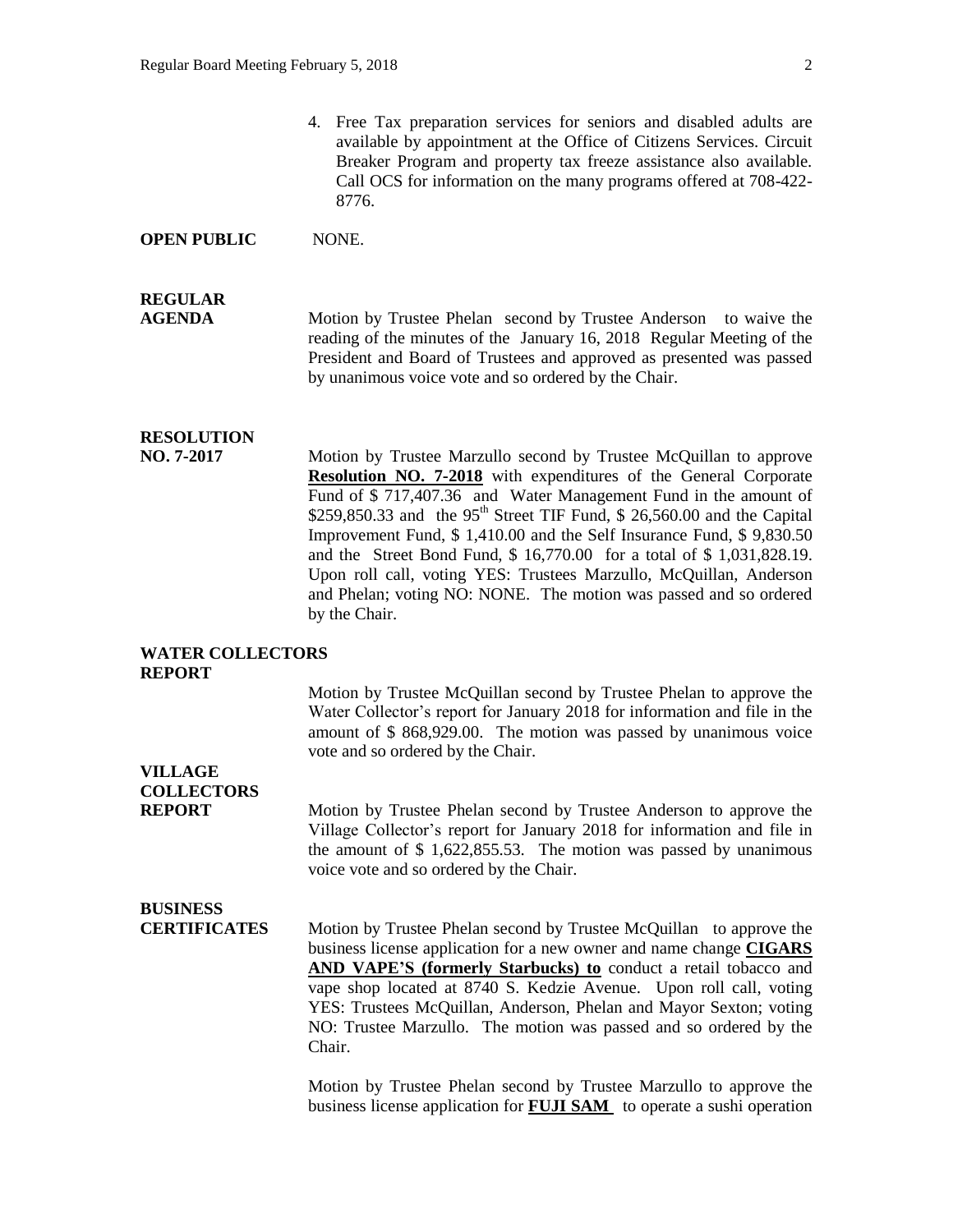inside the Sam's Warehouse located at 9400 S. Western Avenue. Upon roll call, voting YES: Trustees Anderson, Phelan, Marzullo and McQuillan; voting NO: NONE. The motion was passed and so ordered by the Chair.

Motion by Trustee McQuillan second by Trustee Anderson to approve the business license regulation for **RED SNAPPER to** operate a fast food restaurant at the new plaza located at 9648 S. Western Avenue. Upon roll call, voting YES: Trustees Phelan, Marzullo, McQuillan and Anderson; voting NO: NONE. The motion was passed and so ordered by the Chair.

Motion by Trustee Marzullo second by Trustee Anderson to approve the business license regulation for **FOUNDATIONS COUNSELING, LLC**  to operate a private mental health therapy office located at 9730 S. Western Avenue in Suite 215. Upon roll call, voting YES: Trustees Marzullo, McQuillan, Anderson and Phelan; voting NO: NONE. The motion was passed and so ordered by the Chair.

Motion by Trustee Marzullo second by Trustee Phelan to approve the business license regulation for **FIVE GUYS BURGERS AND FRIES** to operate a fast food restaurant located at  $2442 \text{ W}$ .  $95^{\text{th}}$  Street. The Chair noted this is the former Noodles property. Upon roll call, voting YES: Trustees McQuillan, Anderson, Phelan and Marzullo; voting NO: NONE. The motion was passed and so ordered by the Chair.

#### **ORDINANCE**

**NO. 5-2018** Motion by Trustee Phelan second by Trustee Anderson to approve **ORDINANCE NO. 5-2018, 'AN ORDINANCE OF THE VILLAGE OF EVERGREEN PARK REPEALING SECTION 11-29, MOTOR VEHICLE LEASING TAX, OF CHAPTER 11, LICENSES, TAXATION AND MISCELLANEOUS BUSINESS REGULATIONS, ARTICLE 11, TAXATION, DIVISON 1, GENERALLY, OF THE EVERGREEN PARK MUNICIPAL CODE."** The Chair noted this is to rectify a situation regarding the rental truck tax leased from residents at Menard's. Upon roll call, voting YES: Trustees Anderson, Phelan, Marzullo and McQuillan; voting NO: NONE. The motion was passed and so ordered by the Chair.

#### **ORDINANCE**

**NO. 6-2018** Motion by Trustee Marzullo second by Trustee McQuillan to approve **ORDINANCE NO. 6-2018, 'AN ORDINANCE AMENDING CHAPTER 12, MOTOR VEHICLES AND TRAFFIC, ARTICLE 1, IN GENERAL, SECTION 13.1, STATUTES ADOPTED BY REFERENCE OF THE EVERGREEN PARK MUNICIPAL CODE."** Attorney Cainkar explained this allows the Village to take some of the violations not being prosecuted in the court system and place the tickets into the Village adjudication process. Upon roll call, voting YES: Trustees Phelan, Marzullo, McQuillan and Anderson; voting NO: NONE. The motion was passed and so ordered by the Chair.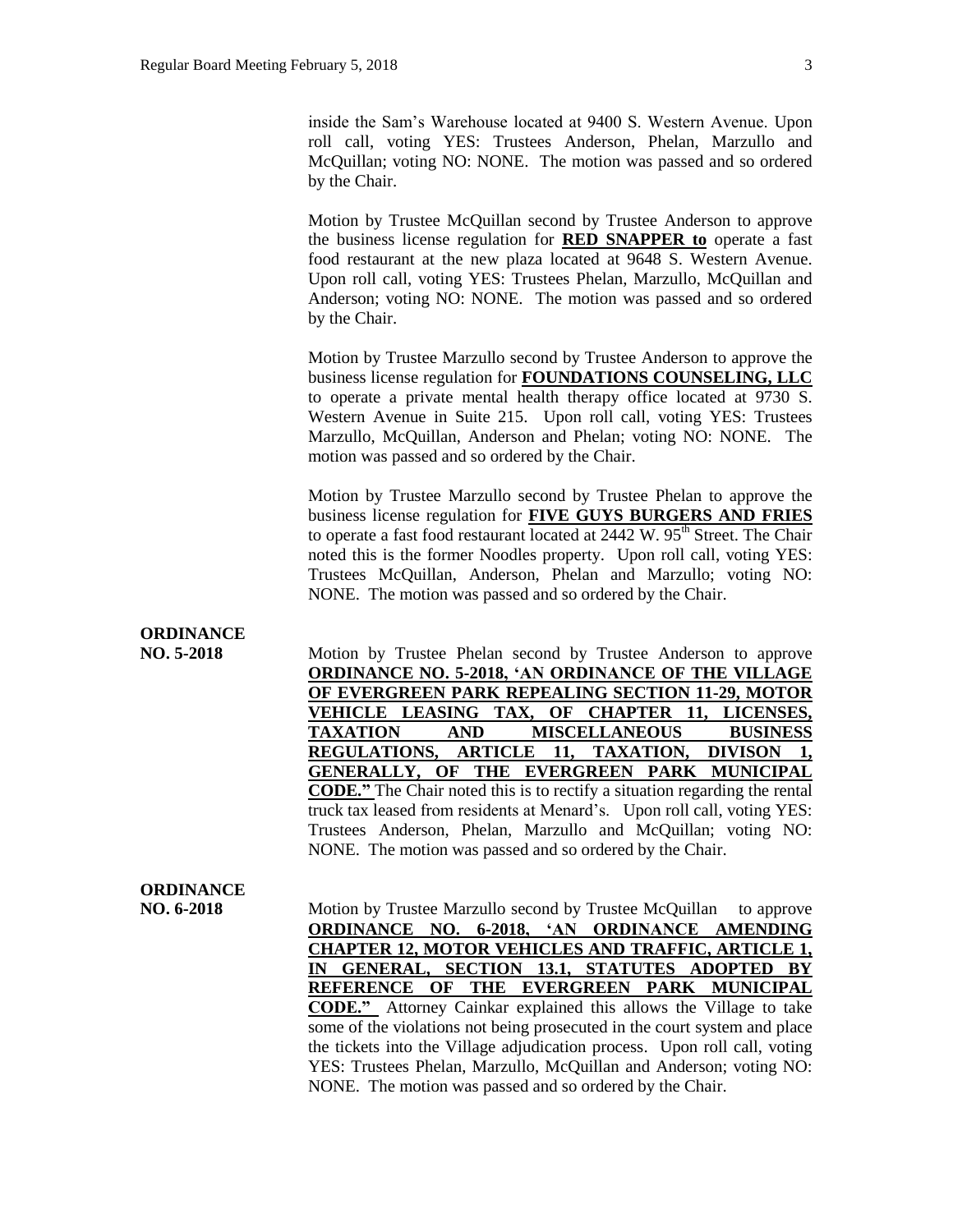#### **RESOLUTION**

**NO. 1-2018** Motion by Trustee McQuillan second by Trustee Anderson to approve *RESOLUTION NO. 1-2018, "A RESOLUTION AUTHORIZING A SETTLEMENT AGREEMENT BETWEEN THE VILLAGE OF EVERGREEN PARK AND LUKE OIL, INC."* The Chair noted this is hazmat situation from a few years ago with judgement for payment to be divided between MABAS participants. Upon roll call, voting YES: Trustees McQuillan, Anderson and Phelan; voting NO: NONE. The motion was passed and so ordered by the Chair.

#### **RESOLUTION**

**NO. 2-2018** Motion by Trustee McQuillan second by Trustee Anderson to approve *RESOLUTION NO. 2-2018, "A RESOLUTION FOR MAINTENANCE OF STREETS AND HIGHWAYS UNDER THE ILLINOIS HIGHWAY CODE, FROM JANUARY 1, 2018 THROUGH DECEMBER 31, 2018, IN THE AMOUNT OF \$510,000.00."* Upon roll call, voting YES: Trustees McQuillan, Anderson and Phelan; voting NO: NONE. The motion was passed and so ordered by the Chair.

## **EPPD VEHICLES REQUEST TO**

**PURCHASE** Motion by Trustee Phelan second by Trustee Anderson to approve the request from Police Chief Saunders to purchase (2) police vehicles and to trade in to Currie Motors a 2013 Ford Taurus for \$10,000.00. This includes a 2018 Ford Utility Police Interceptor and a 2018 Ford Taurus. The total cost of the vehicles is \$ 61,289.00. These are budgeted items. Upon roll call, voting YES: Trustees Anderson, Phelan, Marzullo, and McQuillan; voting NO: NONE. The motion was passed and so ordered by the Chair.

## **ENGINEER'S**

**REPORT** Mr. Klass was absent with notice.

# **ATTORNEY'S**

**REPORT** Mr. Cainkar had no report.

## **DEPT. HEADS**

**REPORTS** Mary Ann Diehl Carioto, OCS Director invited everyone to attend the Senior Council Luncheon on February 15, 2018.

> Jim Feltz, Youth Director, noted there were over 15 kids using the facilities on Friday. There were (13) thirteen calls for Youth Department snow removal. Mr. Feltz introduced Mr. Hector Murillo owner of the 711 grocery store on  $95<sup>th</sup>$  Street. Mr. Murillo donated food and drink coupons and new video basketball game to the Youth Department. He also donated a check in the amount of \$250.00 to the Youth Department.

> The Chair noted Mr. Murillo has written to him requesting a liquor license for beer and wine carry out only at his new location on  $95<sup>th</sup>$ Street. A copy of the letter is in their mailboxes. He asked them to consider the request and a discussion and vote can be done at the next meeting.